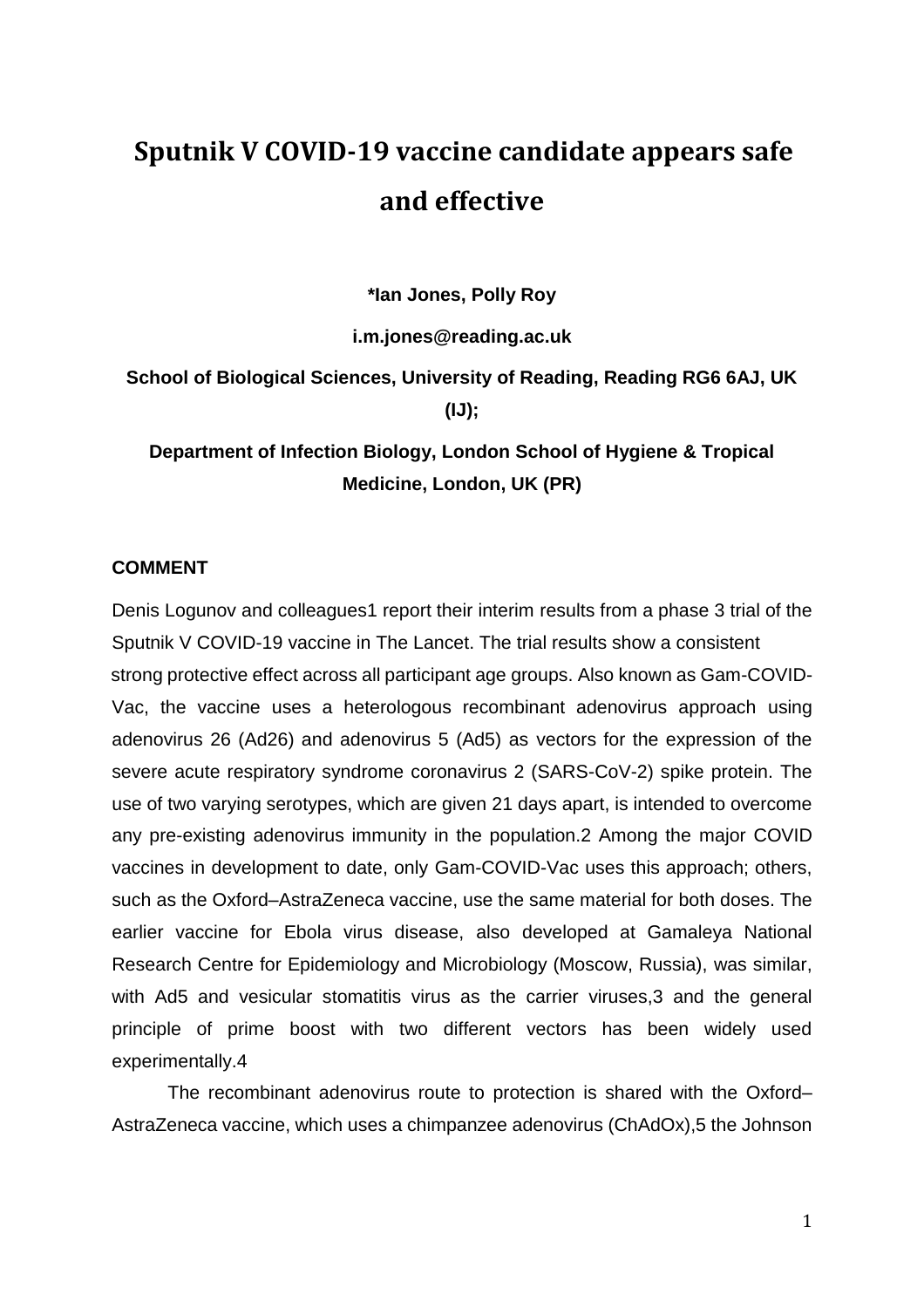& Johnson vaccine that uses only Ad266 whose detailed results are expected soon, and the CanSinoBIOBeijing Institute of Biotechnology Ad5-based vaccine whose phase 3 trial began in September, 2020.7 The carrier viruses are modified and cannot initiate a productive infection; they enter cells, express the spike protein, and then stop (because they cannot continue the normal virus lifecycle), although a highsensitivity analysis also showed that a few Ad genes were expressed, albeit at a low level.8 The vaccineinfected cells are eventually destroyed by the very immunity they are designed to elicit. Recombinant adenoviruses have been used widely as vaccine vectors because they can accommodate large genetic payloads and, although unable to replicate, they trigger the innate immunity sensors sufficiently to ensure robust immune system engagement.9 Consequently, they donot need an adjuvant and can provide immunity after just a single dose.4 Their physical robustness is thought to allow storage at temperatures around –18°C, which is feasible for many supply chains. The downside of recombinant adenovirus-based vaccines is that large doses are required, typically  $10^{10}$  or  $10^{11}$  particles, which makes large demands on the manufacturing and quantitation required for rollout on a global scale. What then of the Sputnik V COVID-19 vaccine data published here? The earlier phase 1/2 data published in September, 2020, showed promising safety results and gave an indication that the immune response was at a level consistent with protection.10 Recipients generated robust antibody responses to the spike protein, which included neutralising antibodies, the proportion of the total immunoglobulin that inhibits the virus binding to its receptor. They also showed evidence of T-cell responses, consistent with an immune response that should not quickly wane. The interim report of the phase 3 data1 now presented includes results for more than 20 000 participants, 75% of whom were assigned to receive the vaccine, and the follow-up for adverse events and infection. With a planned study power of 85%, those recruited were aged 18 years and older, were about 60% male, and were almost all white. Comorbidities, a known risk for COVID-19 severity, were present in about a quarter of those who entered the trial. 62 (1·3%) of 4902 individuals in the placebo group and 16 (0·1%) of 14 964 participants in the vaccine group had confirmed SARS-CoV-2 infection from day 21 after first vaccine dose (the primary outcome). A time-resolved plot of the incidence rate in the two groups showed that the immunity required to prevent disease arose within 18 days of the first dose. That protection applied to all age groups, including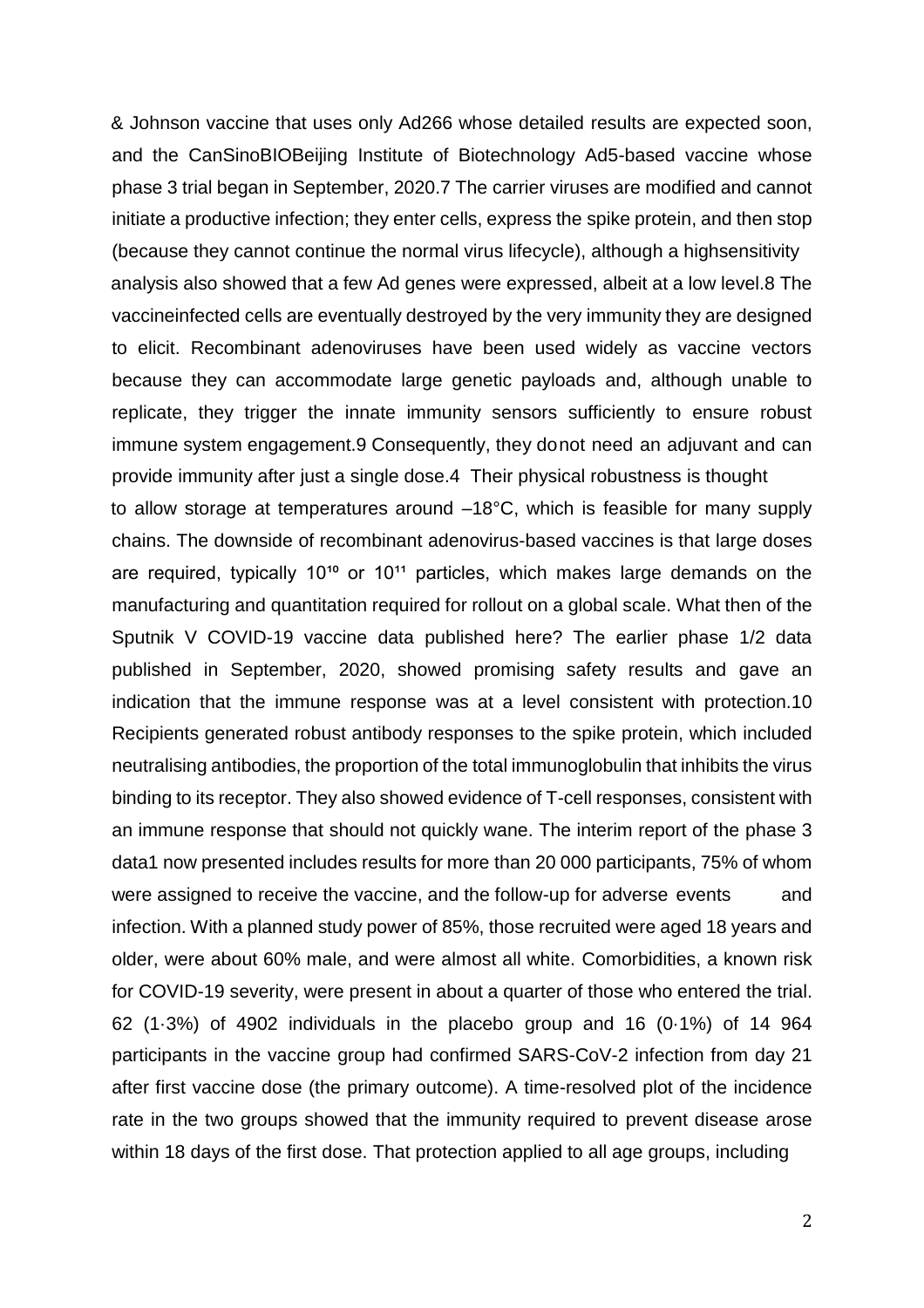those older than 60 years, and the anecdotal case histories of those vaccinated but infected suggest that the severity of disease decreases as immunity develops. Three fatalities occurred in the vaccine group in individuals with extensive comorbidities, and were deemed unrelated to the vaccine. No serious adverse events considered related to the vaccine were recorded, but serious adverse events unrelated to the vaccine were reported in 45 participants from the vaccine group and 23 participants from the placebo group. Vaccine efficacy, based on the numbers of confirmed COVID-19 cases from 21 days after the first dose of vaccine, is reported as 91·6% (95% CI 85·6–95·2), and the suggested lessening of disease severity after one dose is particularly encouraging for current dose sparing strategies. The development of the Sputnik V vaccine has been criticised for unseemly haste, corner cutting, and an absence of transparency.11 But the outcome reported here is clear and the scientific principle of vaccination is demonstrated, which means another vaccine can now join the fight to reduce the incidence of COVID-19.

- 1 Logunov DY, Dolzhikova IV, Shcheblyakov DV, et al. Safety and eficacy of an rAd26 and rAd5 vector-based heterologous prime-boost COVID-19 vaccine: an interim analysis of a randomised controlled phase 3 trial in Russia. *Lancet* 2021; published online Feb 2. https://doi.org/10.1016/ S0140- 6736(21)00234-8.
- 2 Barouch DH, Kik SV, Weverling GJ, et al. International seroepidemiology of adenovirus serotypes 5, 26, 35, and 48 in pediatric and adult populations. *Vaccine* 2011; **29:** 5203–09.
- 3 Dolzhikova IV, Zubkova OV, Tukhvatulin AI, et al. Safety and immunogenicity of GamEvac-Combi, a heterologous VSV- and Ad5-vectored Ebola vaccine: an open phase I/II trial in healthy adults in Russia. *Hum Vaccin Immunother* 2017; **13:** 613–20.
- 4 Lu S. Heterologous prime-boost vaccination. *Curr Opin Immunol* 2009; **21:** 346–51.
- 5 Voysey M, Clemens SAC, Madhi SA, et al. Safety and eficacy of the ChAdOx1 nCoV-19 vaccine (AZD1222) against SARS-CoV-2: an interim analysis of four randomised controlled trials in Brazil, South Africa, and the UK. *Lancet* 2021; **397:** 99–111.
- 6 Sadoff J, Le Gars M, Shukarev G, et al. Safety and immunogenicity of the Ad26.COV2.S COVID-19 vaccine candidate: interim results of a phase 1/2a, double-blind, randomized, placebocontrolled trial. *medRxiv* 2020; published online Sept 25. https://doi.org/10.1101/2020.09.23.20199604 (preprint).
- 7 Zhu F-C, Guan X-H, Li Y-H, et al. Immunogenicity and safety of a recombinant adenovirus type-5-vectored COVID-19 vaccine in healthy adults aged 18 years or older: a randomised, double-blind, placebo-controlled, phase 2 trial. *Lancet* 2020; **396:** 479–88.
- 8 Almuqrin A, Davidson AD, Williamson MK, et al. SARS-CoV-2 candidate vaccine ChAdOx1 nCoV-19 infection of human cell lines reveals a normal low range of viral backbone gene expression alongside very high levels of SARS-CoV-2 S glycoprotein expression. *Res Square* 2020; published online Oct 20. https://doi.org/10.21203/rs.3.rs-94837/v1 (preprint).
- 9 Liu J, Ewald BA, Lynch DM, et al. Magnitude and phenotype of cellular immune responses elicited by recombinant adenovirus vectors and heterologous prime-boost regimens in rhesus monkeys. *JVirol* 2008; **82:** 4844–52.
- 10 Logunov DY, Dolzhikova IV, Zubkova OV, et al. Safety and immunogenicity of an rAd26